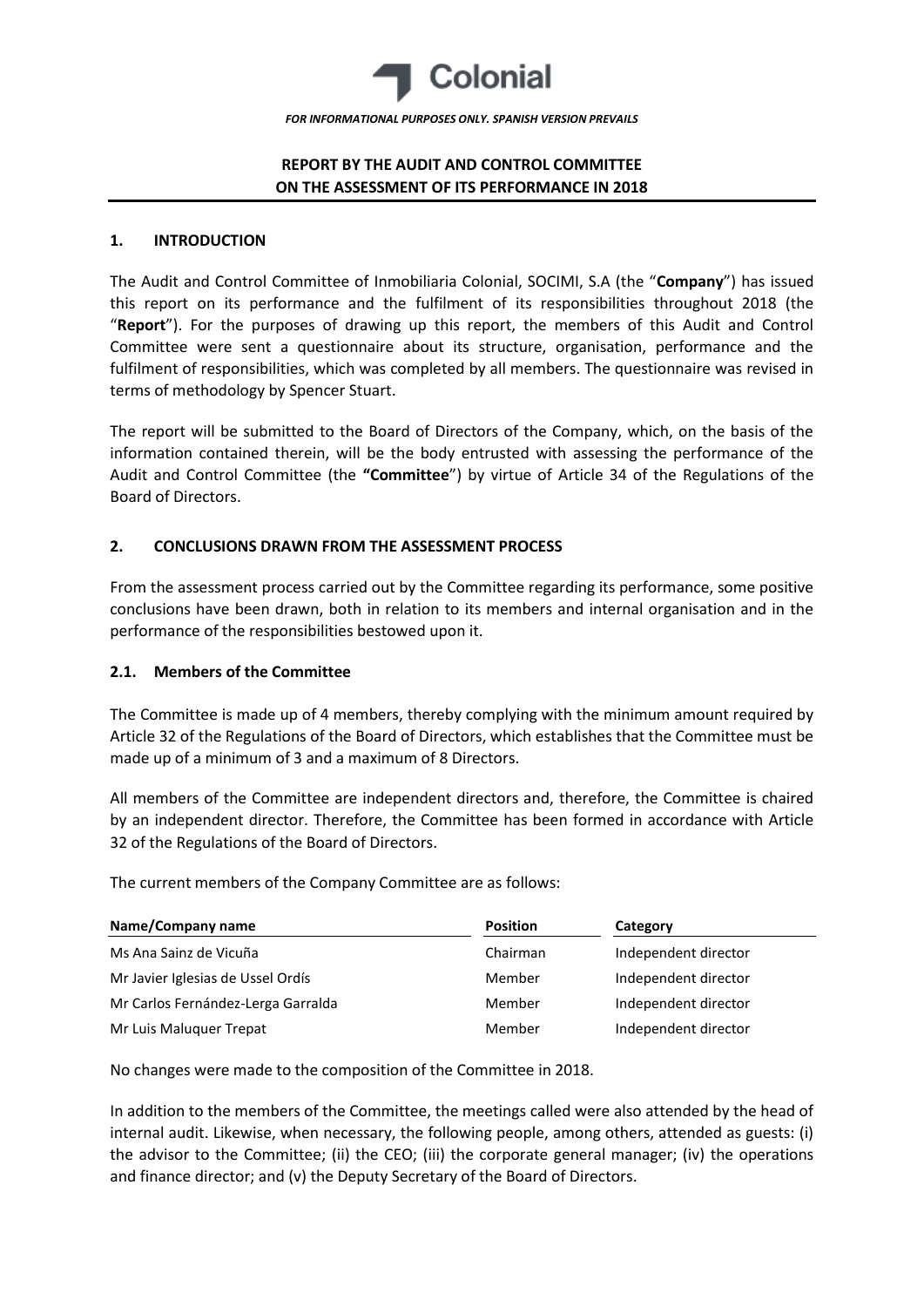

The PriceWaterhouseCoopers audit team was also invited and attended meetings of the Committee. This team was composed of Mr Josep Solé and Ms Mireia Oranias.

Committee members have the necessary knowledge, skills and experience to discharge their duties.

On the basis of this, it can be concluded that the Committee is duly organised and made up of directors who have the skills and qualifications required for their roles.

## **2.2. Performance of the Committee**

In 2018, the Committee met on 10 occasions. The meetings were held on the following dates: 23 January, 19 February, 22 February, 4 April, 9 May, 23 July, 27 July, 4 October, 17 October and 7 November.

Regarding preparation and development of the meetings, the Committee Chairwoman calls them with sufficient notice, and they are attended by all members. Additionally, prior to each meeting, the members of the Committee are provided with the information on the agenda, thereby encouraging them to participate actively and to reach informed agreements.

Lastly, it must be pointed out that the Secretary took minutes of all the meetings held, including how they developed, their contents, discussions and the agreements reached. The Committee minutes are at the disposal of its members and those on the Board of Directors.

In accordance with the foregoing, it has been concluded that the Committee complies with the Operating Rules established by the Company Bylaws and the Regulations of the Board of Directors, and it is organised correctly and efficiently to perform its duties and for its purposes.

### **2.3. Responsibilities of the Committee**

The Committee efficiently fulfils the duties it has been entrusted with in accordance with Article 32 of the Regulations of the Board of Directors.

Likewise, the Committee performed the following functions in the course of 2018:

- Acted as a communications channel between the Board of Directors and the Company's external auditor, assessing the results of each audit.
- Issued a report, prior to the release of the accounts auditing report, in which an opinion is expressed on whether the independence of the accounts auditors or the auditing firms has been compromised.
- Oversaw the effectiveness of the Company's internal control, the internal audit and the risk management systems including those for taxation, and discussed with the auditor any significant weaknesses detected in the internal control system during the audit.
- Approved reports on risk management and control policy and on treasury share policy to be submitted to the Board of Directors.
- Monitored corporate social responsibility practices and strategy.
- Monitored compliance with the rules of the internal codes of conduct and its corporate social responsibility policy.